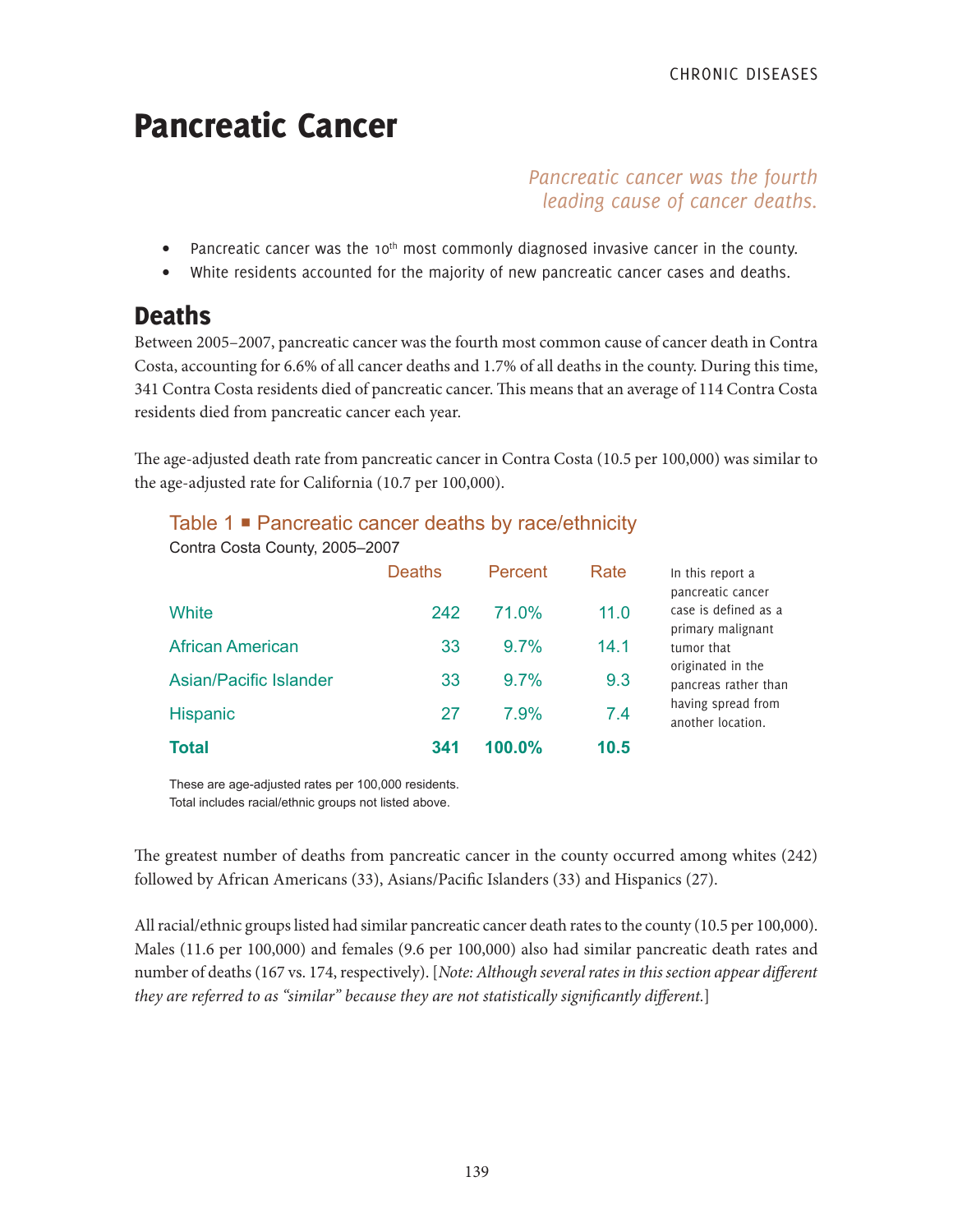|  | Table $2 \blacksquare$ Pancreatic cancer deaths by gender |  |  |  |  |
|--|-----------------------------------------------------------|--|--|--|--|
|--|-----------------------------------------------------------|--|--|--|--|

Contra Costa County, 2005–2007

| <b>Total</b>   |     | 341 100.0%     | 10.5 |
|----------------|-----|----------------|------|
| <b>Males</b>   | 167 | 49.0%          | 11.6 |
| <b>Females</b> | 174 | 51.0%          | 9.6  |
|                |     | Deaths Percent | Rate |

These are age-adjusted rates per 100,000 residents.

The greatest number of deaths from pancreatic cancer occurred among people living in Walnut Creek (60), Richmond (39) and Concord (34). These three cities had similar pancreatic cancer death rates to the county (10.5 per 100,000). Data was limited at the city level due to small numbers of deaths.

### Table 3 <sup>■</sup> Pancreatic cancer deaths by selected cities

|                      | <b>Deaths</b>  | Percent | Rate      |
|----------------------|----------------|---------|-----------|
| <b>Walnut Creek</b>  | 60             | 17.6%   | 14.3      |
| <b>Richmond</b>      | 39             | 11.4%   | 13.8      |
| Concord              | 34             | 10.0%   | 9.2       |
| Antioch              | 18             | 5.3%    | <b>NA</b> |
| <b>Pleasant Hill</b> | 18             | 5.3%    | <b>NA</b> |
| Pittsburg            | 14             | 4.1%    | <b>NA</b> |
| San Pablo            | 14             | 4.1%    | <b>NA</b> |
| <b>El Cerrito</b>    | 11             | 3.2%    | <b>NA</b> |
| <b>Martinez</b>      | 10             | 2.9%    | <b>NA</b> |
| <b>Brentwood</b>     | 10             | 2.9%    | <b>NA</b> |
| <b>Pinole</b>        | 9              | 2.6%    | <b>NA</b> |
| <b>Oakley</b>        | $\overline{7}$ | 2.1%    | <b>NA</b> |
| <b>Hercules</b>      | 6              | 1.8%    | <b>NA</b> |
| <b>Contra Costa</b>  | 341            | 100.0%  | 10.5      |

Contra Costa County, 2005–2007

Invasive pancreatic cancer is cancer that has spread beyond the tissue where it developed to surrounding, healthy tissue.

These are age-adjusted rates per 100,000 residents. Contra Costa total includes cities not listed above.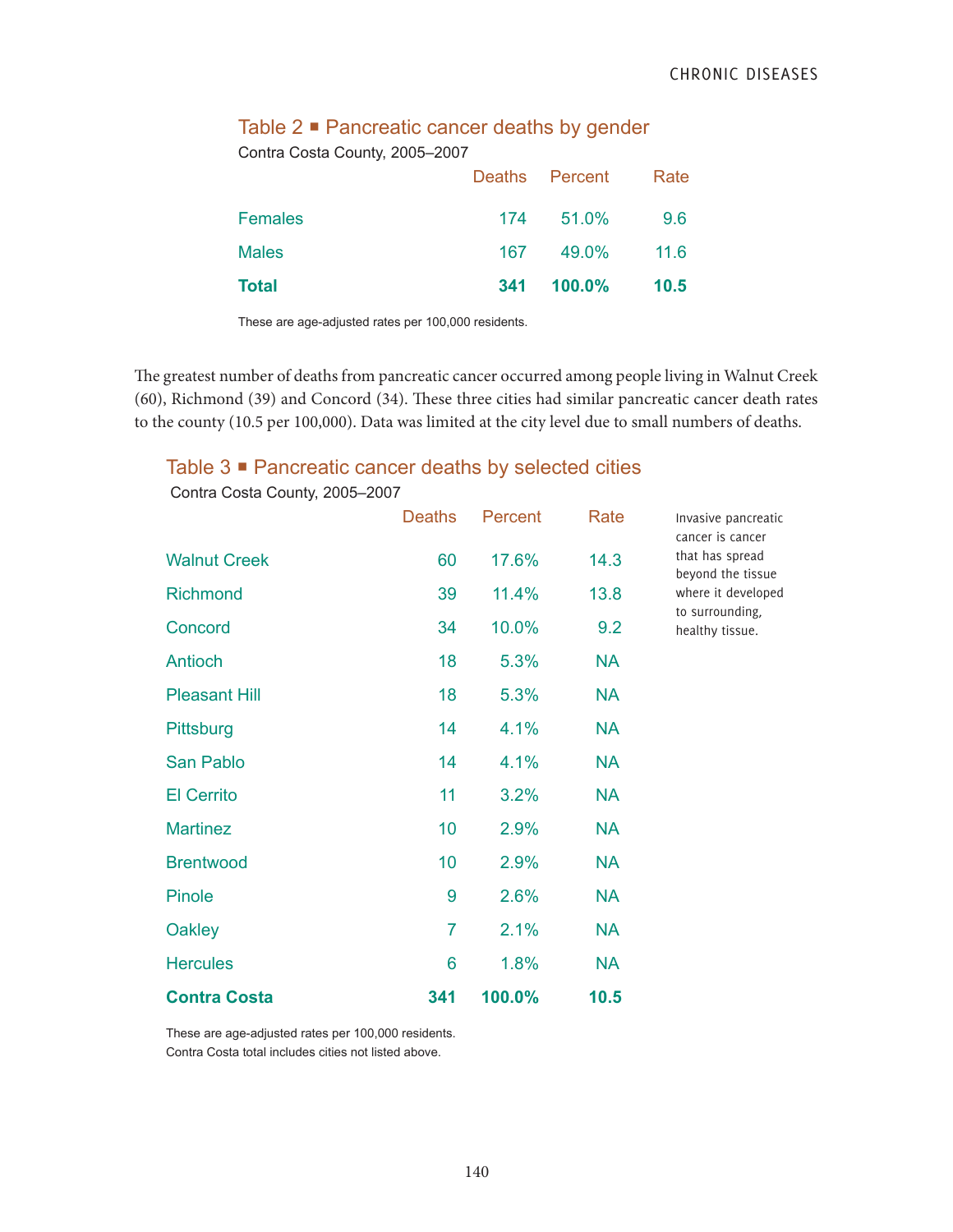# New Cases

To understand the impact of pancreatic cancer on the community's health it is important to assess both pancreatic cancer diagnoses and deaths. Information about new pancreatic cancer cases provides a sense of how much and among whom the disease is being diagnosed and can highlight the need for prevention and treatment. Unfortunately, most people who develop pancreatic cancer die from the disease.

Between 2003–2007, 575 new cases of invasive pancreatic cancer were diagnosed in Contra Costa—an average of 115 new cases per year. Pancreatic cancer was the 10<sup>th</sup> most commonly diagnosed cancer in the county, representing 2.5% of all new invasive cancer cases. The age-adjusted rate of new pancreatic cancer cases for this period was similar in Contra Costa (11.5 per 100,000) and California (11.2 per 100,000).

Slightly more than half (53.9%) of all new invasive pancreatic cancer cases in the county were among females. Males and females experienced similar age-adjusted rates of new cases (11.8 and 11.1 per 100,000 respectively).

Table 4 **■** New invasive pancreatic cancer cases by gender Contra Costa County, 2003–2007

|                | Cases      | Percent   | Rate |
|----------------|------------|-----------|------|
| <b>Females</b> | <b>310</b> | $53.9\%$  | 11.1 |
| <b>Males</b>   | 265        | 46.1%     | 11.8 |
| <b>Total</b>   | 575        | $100.0\%$ | 11.5 |

These are age-adjusted rates per 100,000 residents.

The greatest number of new invasive pancreatic cancer cases in Contra Costa occurred among whites (428), followed by blacks (52), Hispanics (45) and Asians/Pacific Islanders (45).

Rates among blacks (14.2 per 100,000), whites (12.1 per 100,000), Hispanics (9.0 per 100,000) and Asians/Pacific Islanders (7.8 per 100,000) were similar to the county overall (11.5 per 100,000).

Table 5 ■ New invasive pancreatic cancer cases by race/ethnicity Contra Costa County, 2003–2007

| <b>Total</b>                  | 575          | 100.0%  | 11.5 |
|-------------------------------|--------------|---------|------|
| <b>Asian/Pacific Islander</b> | 45           | 7.8%    | 7.8  |
| <b>Hispanic</b>               | 45           | 7.8%    | 9.0  |
| <b>Black</b>                  | 52           | 9.0%    | 14.2 |
| <b>White</b>                  | 428          | 74.4%   | 12.1 |
|                               | <b>Cases</b> | Percent | Rate |

These are age-adjusted rates per 100,000 residents. Total includes racial/ethnic groups not listed above.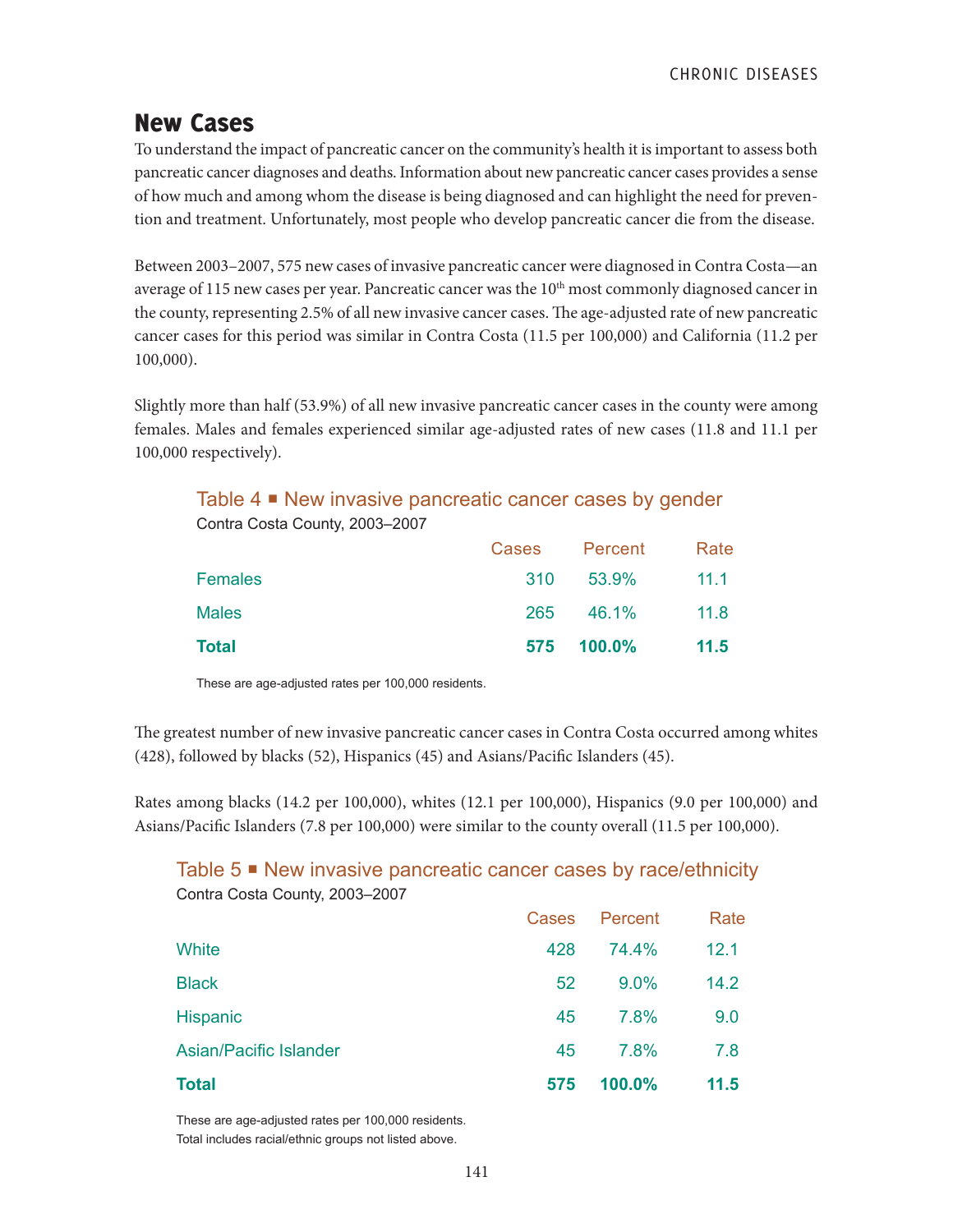#### **What is pancreatic cancer?**

Pancreatic cancer is the uncontrolled growth and spread of malignant cells from the tissues of the pancreas.' Most pancreatic cancers start in the ducts that carry pancreatic juices but a rare form of the disease begins in the cells that make insulin or other hormones.<sup>1</sup>

#### **Why is it important?**

Pancreatic cancer is the fourth leading cause of cancer death in Contra Costa<sup>2</sup> and the United States.<sup>3</sup>

Nationally, rates of new pancreatic cancer cases and deaths increased from 2002–2006.3 In the greater Bay Area, the rate of new pancreatic cancer cases increased among non-Hispanic white males from 2003–2007 and the pancreatic cancer death rate increased among Hispanic females from 1988–2007.4 The pancreatic cancer death rate among Hispanic females in the region was higher than in the rest of the United States.4

#### **Who does it impact most?**

Although Contra Costa data do not detect differences by gender or race/ethnicity, males nationwide are more likely to develop and die from pancreatic cancer than females.<sup>5</sup> Blacks in the United States are also more likely to be diagnosed with and die from the disease than whites, Hispanics, Asians/Pacific Islanders and American Indian/Alaska Natives.5

The cause of pancreatic cancer is unknown. However, the following factors can increase a person's chances of developing the disease: older age; smoking tobacco;<sup>1,6</sup> family history of pancreatic,<sup>1,6</sup> colon,<sup>6</sup> or ovarian cancer;<sup>6</sup> diabetes;<sup>1,6</sup> and chronic pancreatitis.<sup>1,6</sup> Being overweight or obese may also increase the likelihood of developing pancreatic cancer.<sup>1</sup>

#### **What can we do about it?**

The chance of surviving five years after a pancreatic cancer diagnosis is 5% for all stages of the cancer combined.<sup>7</sup> If diagnosed early (i.e., still confined to the pancreas) five-year survival increases to 19%.<sup>7</sup> However, there are no routine screening tests for pancreatic cancer and people often do not exhibit symptoms, so detecting it early is difficult.<sup>8</sup> Only  $7\%$  of cases are detected early.<sup>8</sup>

To reduce the risk of developing pancreatic cancer the American Cancer Society recommends avoiding tobacco use.7 Policies and programs that help smokers quit smoking and discourage non-smokers from smoking are important strategies to support individual efforts to avoid tobacco use.

Maintaining a healthy weight, being physically active and eating a healthy diet may also help reduce the chance of developing pancreatic cancer. Policies and programs that improve access to affordable healthy foods and safe opportunities for physical activity can help support these behaviors.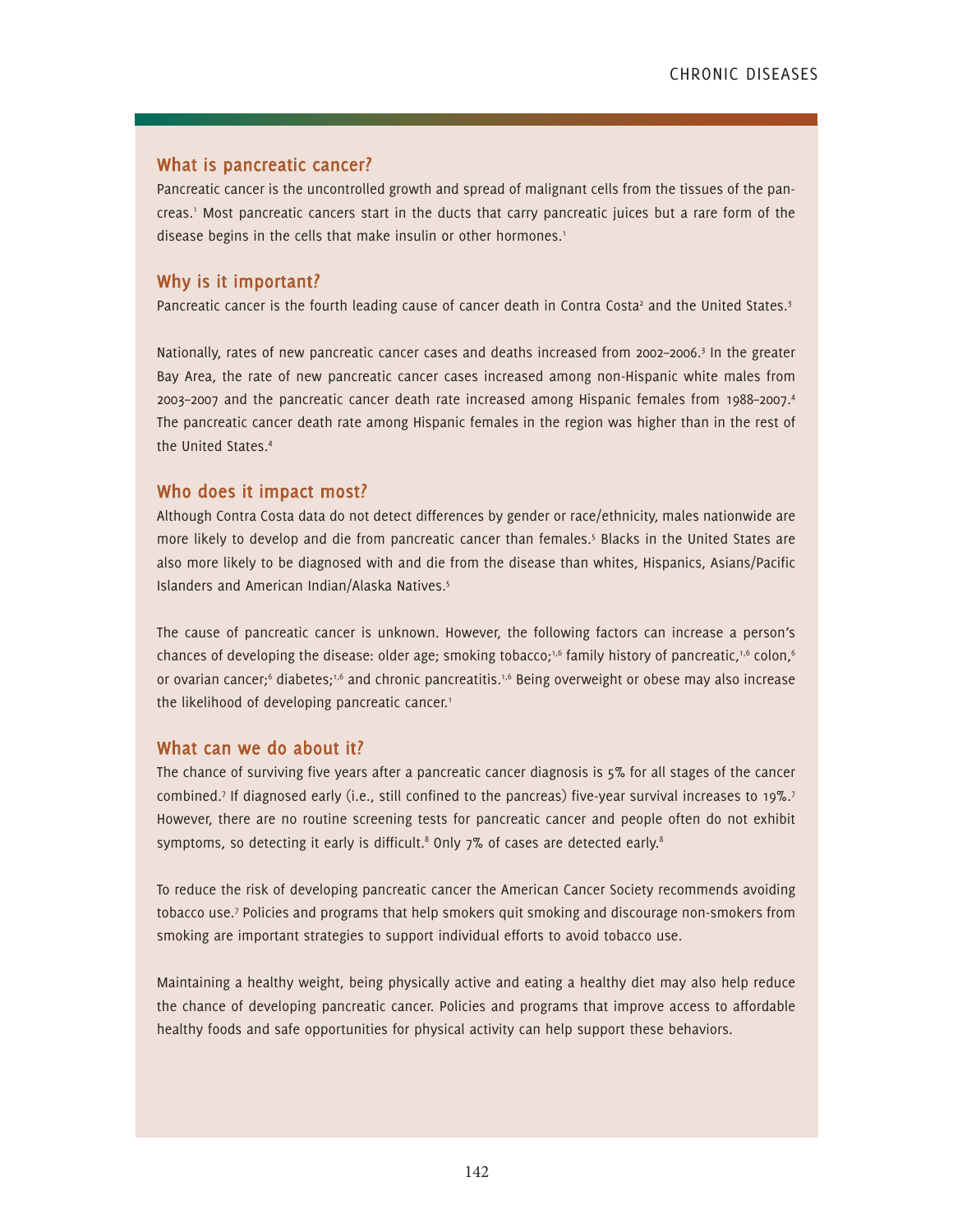# Data Sources: Pancreatic Cancer

#### **TABLES**

Tables 1–5: Data presented for Hispanics include Hispanic residents of any race. Data presented for whites, Asians/ Pacific Islanders and African Americans/blacks include non-Hispanic residents. Not all race/ethnicities are shown but all are included in totals for the county, by gender and by city. Counts fewer than five are not shown in order to protect anonymity. Rates were not calculated for any group with fewer than 20 cases due to unstable estimates.

Tables 1–3: These tables include total deaths and age-adjusted average annual death rates per 100,000 residents for 2005 through 2007. Mortality data from the California Department of Public Health (CDPH), http://www.cdph.ca.gov/, Center for Health Statistics' Death Statistical Master File, 2005-2007. Any analyses or interpretations of the data were reached by the Community Health Assessment, Planning and Evaluation (CHAPE) Unit of Contra Costa Health Services and not the CDPH.

ICD10 coding for malignant neoplasm of pancreas (ICD C250-C259) from the Centers for Disease Control and Prevention National Center for Health Statistics, available online at: http://www.cdc.gov/nchs/data/nvsr/nvsr50/nvsr50\_16.pdf.

Population estimates for Contra Costa and its subpopulations (by age, gender, race/ethnicity, city/census place) for 2005–2007 were provided by the Urban Strategies Council, Oakland, CA. January, 2010. Data sources used to create these estimates included: U.S. Census 2000, Neilsen Claritas 2009, Association of Bay Area Governments (ABAG) 2009 Projections, and California Department of Finance Population Estimates for Cities, Counties and the State 2001–2009, with 2000 Benchmark.

California Population estimate for state level rate from the State of California, Department of Finance, E-4 Population Estimates for Cities, Counties and the State, 2001–2009, with 2000 Benchmark. Sacramento, California, May 2009.

Tables 4-5: These tables include five-year case counts and age-adjusted average annual new case rates per 100,000 residents for 2003 through 2007. New case data from the California Cancer Registry. (2009). Cancer Incidence Rates in California, based on October 2009 Quarterly Extract (Released October 08, 2009). Retrieved April 1, 2010 from http://www.cancer-rates.info/ca.

Note: Veterans Health Administration hospitals did not report cancer cases to the California Cancer Registry (CCR) in 2005, 2006 and 2007. Therefore, new case counts and rates for adult males for 2005-2007 are underestimates and should be interpreted with caution. Although there is no way to know how many unreported cancer cases were diagnosed in these facilities, historically VHA-reported cases have accounted for approximately 4% of all new male cancers reported to the CCR. (For information about the undercount see www.ccrcal.org/publications/Vatechnotes).

International Classification of Diseases for Oncology, Third Edition (ICD-O-3) coding for new pancreatic cancer cases: C250-C259, excluding histology types 9590-9989, and sometimes 9050-9055, 9140+. (For information on ICD-O-3 codes see: http://seer.cancer.gov/siterecode/icdo3\_d01272003/).This section includes data for invasive cancer only. All but two new pancreatic cancer cases reported to the California Cancer Registry for this period were invasive.

#### **TEXT**

- 1. National Cancer Institute. (2010) *What You Need To Know About™ Cancer of the Pancreas.* U.S. National Institutes of Health. Retrieved October 6,2010 from: http://www.cancer.gov/cancertopics/wyntk/pancreas
- 2. California Department of Public Health, Center for Health Statistics' Death Statistical Master File, 2005-2007.
- 3. *Cancer Trends Progress Report—2009/2010 Update.* (2010) National Cancer Institute, NIH, DHHS, Bethesda, MD. Retrieved October 6, 2010 from: http://progressreport.cancer.gov.